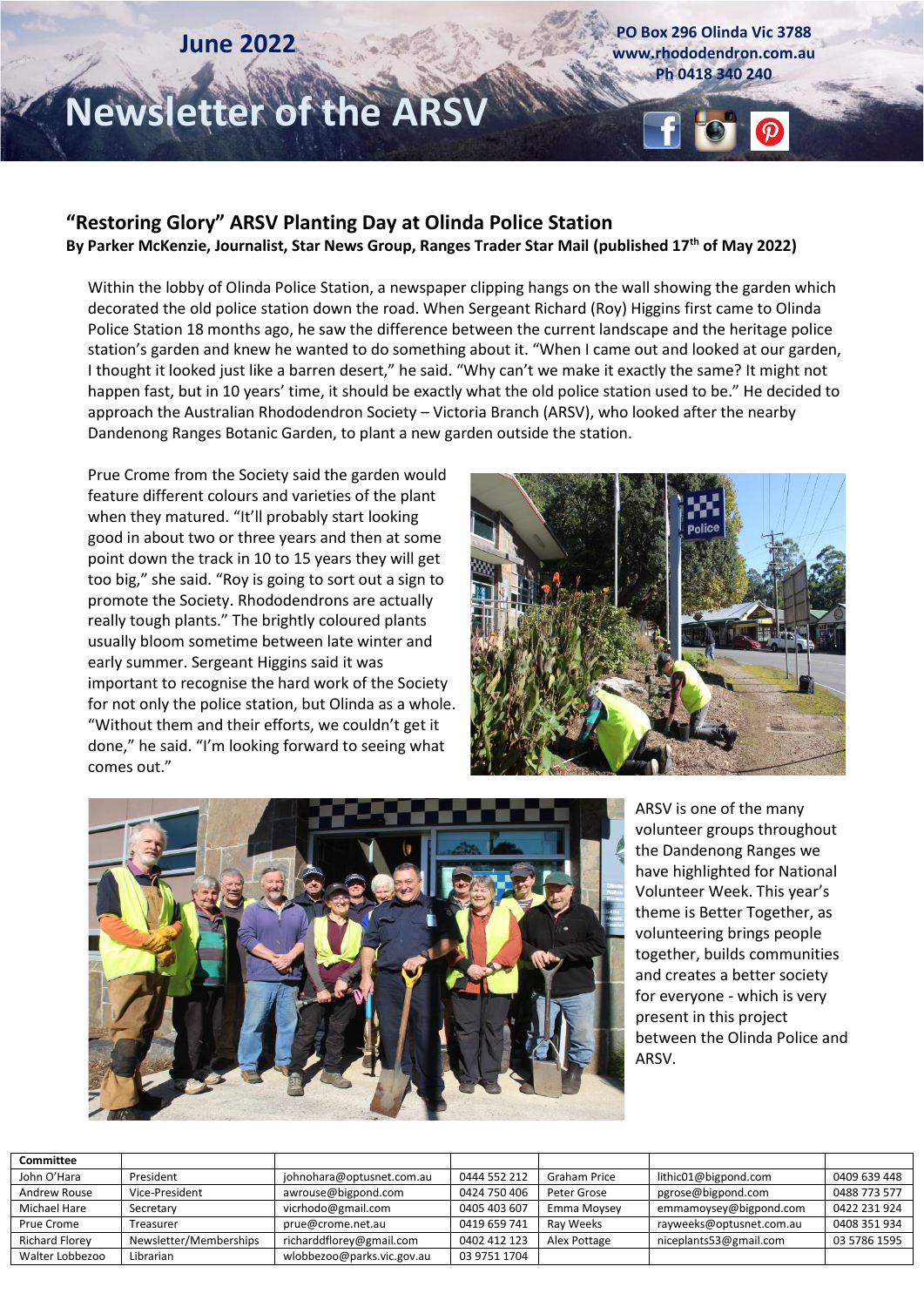#### **"Countless Hours Spent" ARSV's Prue Crome**

**By Parker McKenzie, Journalist, Star News Group, Ranges Trader Star Mail (published 17th of May 2022)**

The Australian Rhododendron Society - Victoria Branch (ARSV) has been caring for the Dandenong Ranges Botanic Garden in Olinda, the premier cool-climate garden in the state, since the 1960s.

Prue Crome, from the Society, said she first joined when she wanted to work in the botanic garden. "Over the last 12 years it's become a full-time job, I'm totally engaged in making sure the collections are safeguarded," she said.



*Prue Crome, ARSV Committee Treasurer and more*

"The garden was initially established by the ARSV in the 1960s and it was allocated the land as a firebreak to Olinda by the then government of the day."

The Dandenong Ranges Botanic Garden is home to 15,000 rhododendrons, 12,000 azaleas, 3,000 camellias and 250,000 daffodils of various species and colours. It hosts the largest collection of Australian and overseas-raised hybrids of rhododendrons, which cannot be rebred or imported.

Prue said the ARSV pushed for botanic garden status, which they successfully achieved. "The original people who set up the garden weren't just Rhododendron experts, they were full-on nurserymen, landscapers and they knew lots of plants," she said. "In those days you could bring in all sorts of exotic things that can no longer be put in. The collection is very broad."

The Society meets every Tuesday at the Dandenong Ranges Botanic Garden to care for its wide array of plants and flowers. Prue said the volunteers from the Society spend countless hours caring for cool climate plants in the garden.

"It really balances what is offered with the Royal Botanic Gardens Melbourne with its collection, and then the Olinda garden has the things they can't grow in Melbourne or Cranbourne," she said. "Sometimes a few of our members will go in there on another day of the week to do various jobs, particularly to do with irrigation."

The Dandenong Ranges Botanic Garden is open daily from 10am to 5pm and is free to view.

Prue said most of the infrastructure in the garden was built by the Society and has been upgraded over time with the help of Parks Victoria. "We do a lot of maintenance of our structures and we are in the throes of refurbishing all of the shade houses," she said. "It's a really friendly group who are passionate about all sorts of plants, not just rhododendrons."

Prue said the garden was formally known as the National Rhododendron Garden.

"The collection is so important, not just to Victoria but also internationally," she said.

"Aside from New Zealand, we probably have the largest collection of rhododendrons in the southern hemisphere, and also some other plants, exotics like maples, magnolias and camellias."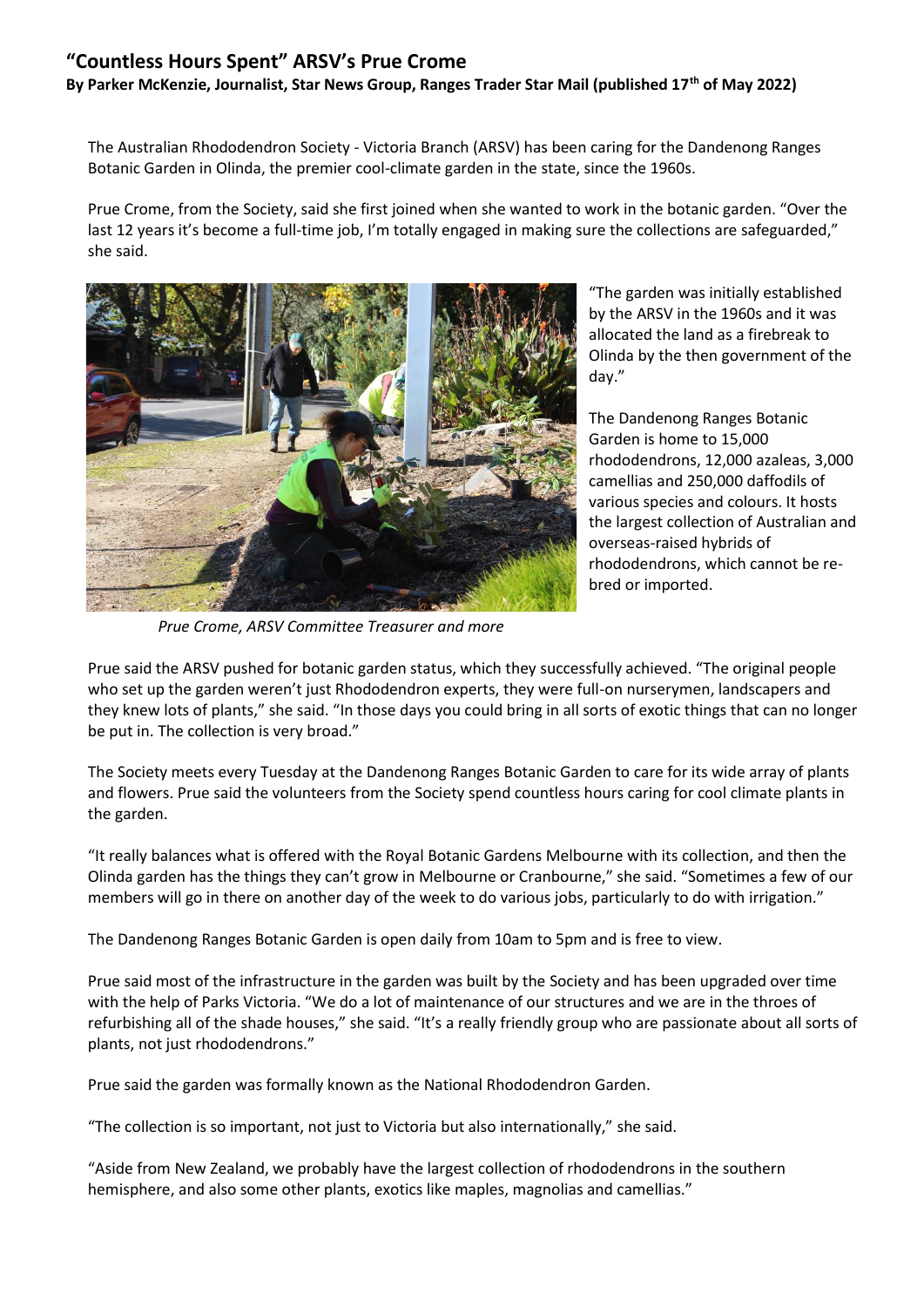## **Two Articles on Climate Change Impacts on Rhododendrons**

## **Himachal: Rhododendron blooms early again, shifting baseline raises concern - Hindustan Times**

#### **By Richard Florey, Newsletter Editor**

I came across this article in the Hindustan Times while researching findings of how climate is impacting rhododendrons. It was identified in Himachal Pradesh, a northern Indian state in the Himalayas, that its state tree rhododendron R. *buransh* had flowered earlier than usual for the second consecutive year.



This has raised concerns about the sensitivity and response to temperature and precipitation changes in warmer mountains. It is stated that the Himachal Pradesh forest department will now undertake scientific studies along with the Himalayan Forest Research Institute (HFRI) to study the effect of climate change on all the species of Rhododendron. The findings go on to state that climate change has also impacted other rhododendron species and so, this article makes for an interesting read and worth following up on in the future.

*Chandigarh News. Updated on Mar 20, 2022[, Gaurav Bisht,](https://www.hindustantimes.com/author/gaurav-bisht-101608310501846) Shimla*

https://www.hindustantimes.com/cities/chandigarh-news/himachal-rhododendron-blooms-early-againshifting-baseline-raises-concern-101647720055299.html

### **Will tropical mountaintop plant species survive climate change? Identifying key knowledge gaps using species distribution modelling in Australia. By the Australian Tropical Herbarium, Queensland**

Upon request, the Australian Tropical Herbarium (ATH) in Queensland provided this article that was generated by the ATH and its associates.

In this abstract of the article from Biological Conservation, species inhabiting tropical mountaintops may be most at risk from the detrimental effects of climate change. Yet few regional assessments have critically assessed the degree of threat to species in these habitats. Here we model under three climate scenarios the current and future suitable climate niche of 19 plant species endemic to tropical mountaintops in northeast Queensland, Australia. The suitable climate niche for each of the 19 species is predicted to decline by a minimum of 17% and maximum of 100% by 2040 (mean for all species of 81%) and minimum of 46% (mean for all species of 95%) by 2080. Seven species are predicted to have some suitable climate niche space reductions (ranging from 1 to 54% of their current suitable area) by 2080 under all three climate scenarios. Three additional species are projected to retain between 0.1 and 9% of their current distribution under one or two of the climate scenarios. In addition to these declines, which are predicted to occur over the next 30 years in northeast Queensland, we discuss and outline pressing research priorities that may be relevant for the conservation of biodiversity on tropical mountaintop environments across the globe. Specifically, further research is needed on thermal tolerances, acclimation potentials, and physiological constraints of tropical mountaintop taxa as current species distributions are primarily determined by climatic factors.

*Craig M. Costion, Lalita Simpson, Petina L. Pert, Monica M. Carlsen, W. John Kress and Darren Crayn.*

https://www.sciencedirect.com/science/article/abs/pii/S000632071530029X?via%3Dihub